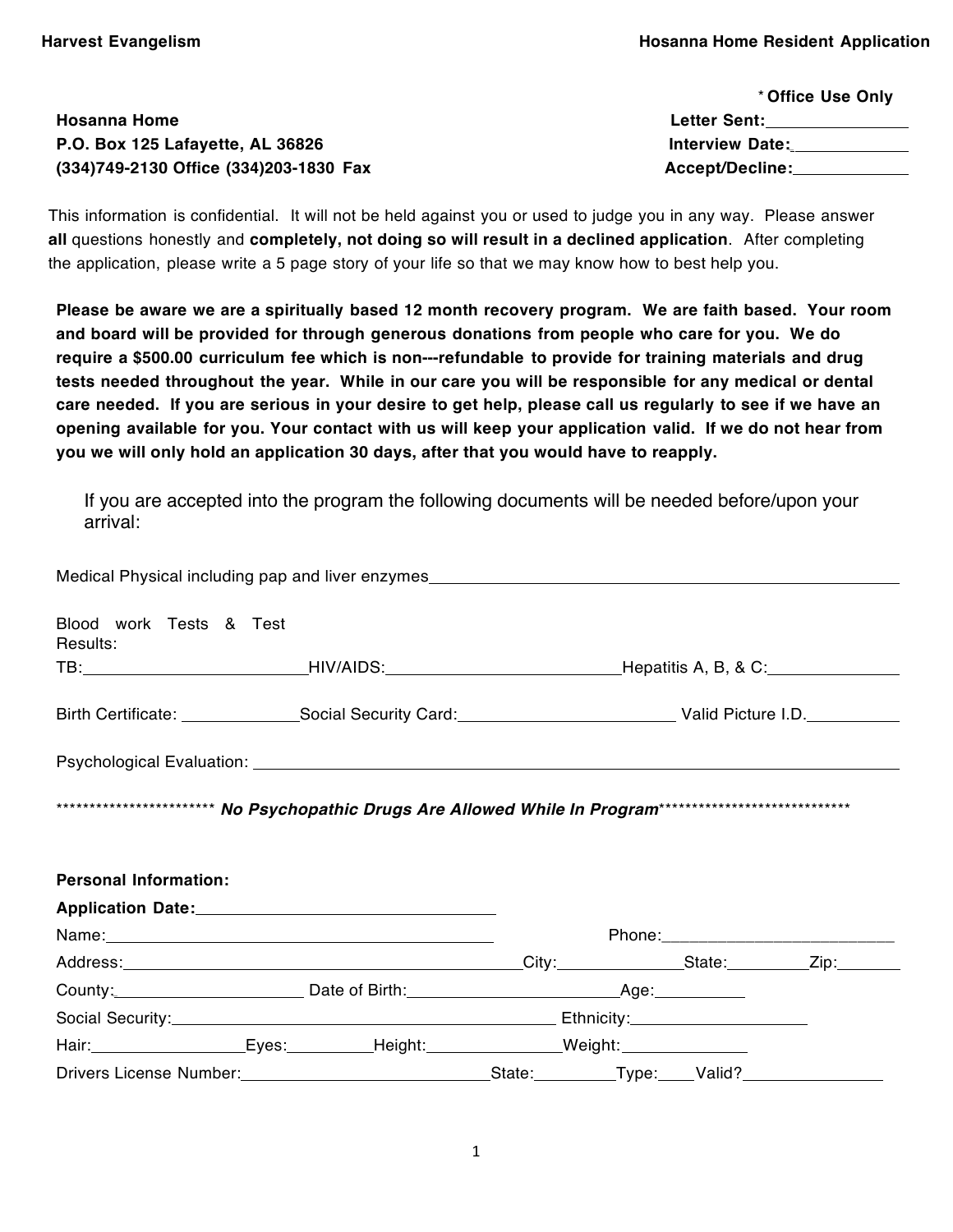$\overline{a}$ 

| <b>Education:</b>                                                                                                                                                                                                              |  |  |  |
|--------------------------------------------------------------------------------------------------------------------------------------------------------------------------------------------------------------------------------|--|--|--|
| Highest Grade Completed: No. 2008 No. 2012 19:40 No. 2014 No. 2014 No. 2014 No. 2014 No. 2014 No. 2014 No. 201                                                                                                                 |  |  |  |
| <b>Emergency Contact:</b>                                                                                                                                                                                                      |  |  |  |
| Name & Phone Number of Person to Contact in an Emergency: [1997] [2012] [2012] [2012] [2012] [2012] [2012] [20                                                                                                                 |  |  |  |
|                                                                                                                                                                                                                                |  |  |  |
| <b>Marital Status:</b>                                                                                                                                                                                                         |  |  |  |
| Single: Married: Engaged: Divorced: Separated: Widowed: Midowed:                                                                                                                                                               |  |  |  |
| Number of times married: <u>Consequently exactle</u> Years married each time: Number of times                                                                                                                                  |  |  |  |
|                                                                                                                                                                                                                                |  |  |  |
| Wife's Name: Name: Name: Name: Name: Name: Name: Name: Name: Name: Name: Name: Name: Name: Name: Name: Name: Name: Name: Name: Name: Name: Name: Name: Name: Name: Name: Name: Name: Name: Name: Name: Name: Name: Name: Name: |  |  |  |
|                                                                                                                                                                                                                                |  |  |  |
|                                                                                                                                                                                                                                |  |  |  |
|                                                                                                                                                                                                                                |  |  |  |
| Parents:                                                                                                                                                                                                                       |  |  |  |
|                                                                                                                                                                                                                                |  |  |  |
|                                                                                                                                                                                                                                |  |  |  |
|                                                                                                                                                                                                                                |  |  |  |
|                                                                                                                                                                                                                                |  |  |  |
| Names of Deceased Parents: Manual Contract of Deceased Parents: Manual Contract of Deceased Parents:                                                                                                                           |  |  |  |
|                                                                                                                                                                                                                                |  |  |  |
|                                                                                                                                                                                                                                |  |  |  |
|                                                                                                                                                                                                                                |  |  |  |
|                                                                                                                                                                                                                                |  |  |  |
|                                                                                                                                                                                                                                |  |  |  |
| Siblings:                                                                                                                                                                                                                      |  |  |  |
| Names and ages of siblings including yourself in the order of birth:<br>state of the order in the order of birth:                                                                                                              |  |  |  |
|                                                                                                                                                                                                                                |  |  |  |
|                                                                                                                                                                                                                                |  |  |  |
|                                                                                                                                                                                                                                |  |  |  |

# **Hobbies & Interests:**

## **Medical:**

| Please request any and all medical/psychological information from previous health provider, physicians, and                                                                                                                    |  |  |  |  |
|--------------------------------------------------------------------------------------------------------------------------------------------------------------------------------------------------------------------------------|--|--|--|--|
|                                                                                                                                                                                                                                |  |  |  |  |
| Medicare Number: Manual Medicaid Number: Medicaid Number: Medicaid Number: Medicaid Number: Medicaid Number: Medicaid Number: Medicaid Number: Medicaid Number: Medicaid Number: Medicaid Number: Medicaid Number: Medicaid Nu |  |  |  |  |
| Primary Health Insurance Carrier Name & Number: North Contract Control of the United States of the United States of the United States of the United States of the United States of the United States of the United States of t |  |  |  |  |
|                                                                                                                                                                                                                                |  |  |  |  |
|                                                                                                                                                                                                                                |  |  |  |  |
| Allergies: Yes _______No: _________List of allergies: ___________________________                                                                                                                                              |  |  |  |  |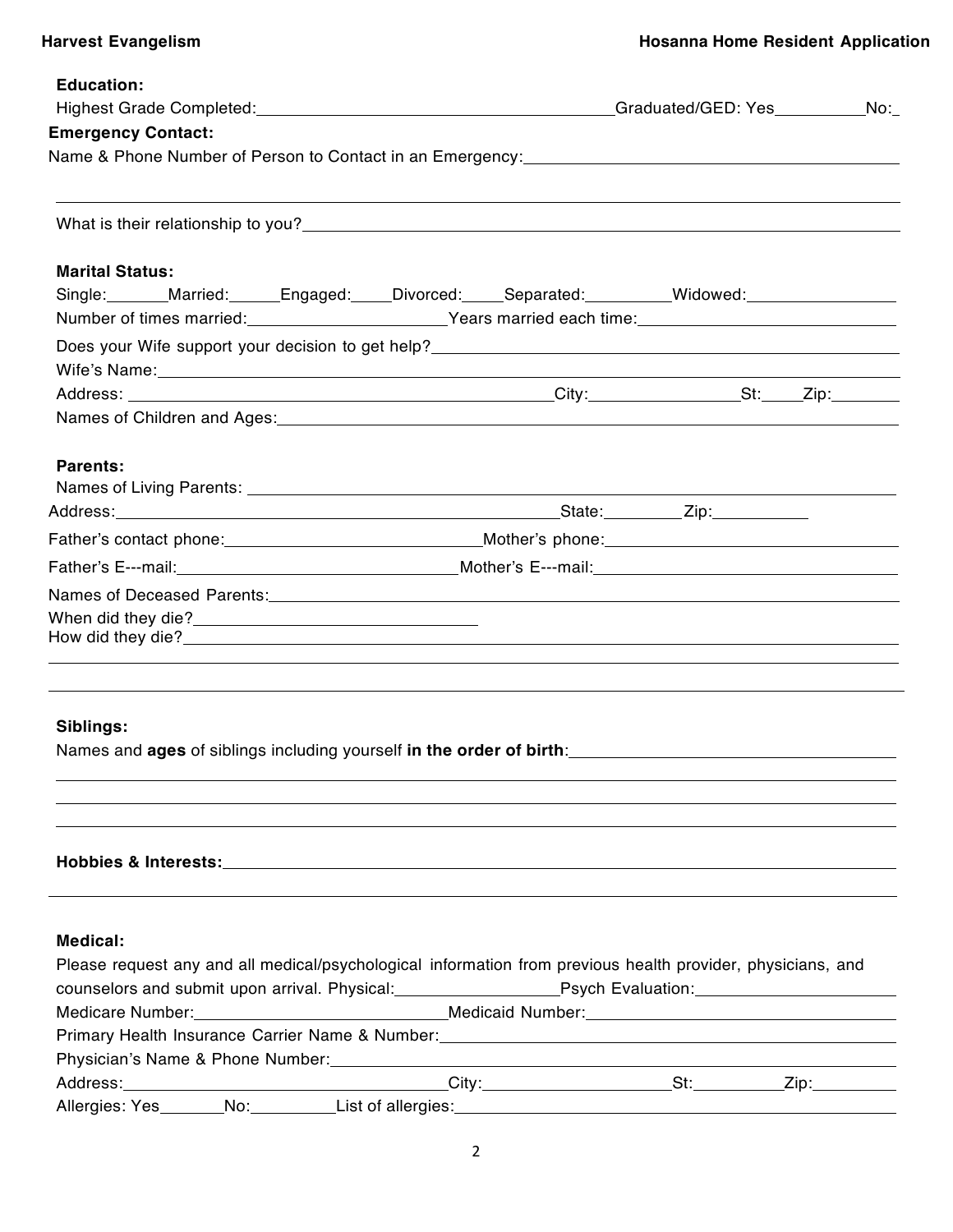| Please list all past surgeries or medical hospitalizations:<br>Nease list all past surgeries or medical hospitalizations:<br>1998: 1999: 1999: 1999: 1999: 1999: 1999: 1999: 1999: 1999: 1999: 1999: 1999: 1999: 1999: 1999: 1999:<br>,我们也不会有什么?""我们的人,我们也不会有什么?""我们的人,我们也不会有什么?""我们的人,我们也不会有什么?""我们的人,我们也不会有什么?""我们的人 |           |                                                                                                                                                                                                                               |  |
|------------------------------------------------------------------------------------------------------------------------------------------------------------------------------------------------------------------------------------------------------------------------------------------------------------------------|-----------|-------------------------------------------------------------------------------------------------------------------------------------------------------------------------------------------------------------------------------|--|
|                                                                                                                                                                                                                                                                                                                        |           |                                                                                                                                                                                                                               |  |
|                                                                                                                                                                                                                                                                                                                        |           |                                                                                                                                                                                                                               |  |
| List any physical limitations you may have as indicated by a physician: [19] [19] [19] [19] [19] [19] [19] [19                                                                                                                                                                                                         |           |                                                                                                                                                                                                                               |  |
| Have you ever been to counseling / psychiatrist? Yes_____No_________How long?_______________________                                                                                                                                                                                                                   |           |                                                                                                                                                                                                                               |  |
| Have you ever been the victim of physical abuse? Yes____No________How long?________________________                                                                                                                                                                                                                    |           |                                                                                                                                                                                                                               |  |
| Have you ever self---mutilated? Yes_No____If yes, how & how recent?_________________________________                                                                                                                                                                                                                   |           |                                                                                                                                                                                                                               |  |
|                                                                                                                                                                                                                                                                                                                        |           |                                                                                                                                                                                                                               |  |
| Do you have or have you ever contracted a sexually transmitted disease? Yes __________________________________                                                                                                                                                                                                         |           |                                                                                                                                                                                                                               |  |
|                                                                                                                                                                                                                                                                                                                        |           |                                                                                                                                                                                                                               |  |
|                                                                                                                                                                                                                                                                                                                        |           |                                                                                                                                                                                                                               |  |
| Sexual Preference: Heterosexual________________________Homosexual________________Bisexual___________                                                                                                                                                                                                                   |           |                                                                                                                                                                                                                               |  |
|                                                                                                                                                                                                                                                                                                                        |           |                                                                                                                                                                                                                               |  |
| Diet:                                                                                                                                                                                                                                                                                                                  |           |                                                                                                                                                                                                                               |  |
|                                                                                                                                                                                                                                                                                                                        |           |                                                                                                                                                                                                                               |  |
|                                                                                                                                                                                                                                                                                                                        |           |                                                                                                                                                                                                                               |  |
| <b>Legal Information:</b>                                                                                                                                                                                                                                                                                              |           |                                                                                                                                                                                                                               |  |
| <b>Probation Officer:</b>                                                                                                                                                                                                                                                                                              | Attorney: |                                                                                                                                                                                                                               |  |
| Name: Name and the second contract of the second contract of the second contract of the second contract of the second contract of the second contract of the second contract of the second contract of the second contract of                                                                                          |           | Name: Name and the second contract of the second contract of the second contract of the second contract of the second contract of the second contract of the second contract of the second contract of the second contract of |  |
|                                                                                                                                                                                                                                                                                                                        |           | Address: Andrea Maria Contractor and Address and Address and Address and Address and Address and Address and A                                                                                                                |  |
| Phone: Note: Note: Note: Note: Note: Note: Note: Note: Note: Note: Note: Note: Note: Note: Note: Note: Note: Note: Note: Note: Note: Note: Note: Note: Note: Note: Note: Note: Note: Note: Note: Note: Note: Note: Note: Note:                                                                                         |           | Phone: Note: 2008 Phone: 2008 Phone: 2008 Phone: 2008 Phone: 2008 Phone: 2008 Phone: 2008 Phone: 2008 Phone: 2008 Phone: 2008 Phone: 2008 Phone: 2008 Phone: 2008 Phone: 2008 Phone: 2008 Phone: 2008 Phone: 2008 Phone: 2008 |  |
|                                                                                                                                                                                                                                                                                                                        |           |                                                                                                                                                                                                                               |  |
|                                                                                                                                                                                                                                                                                                                        |           |                                                                                                                                                                                                                               |  |
|                                                                                                                                                                                                                                                                                                                        |           |                                                                                                                                                                                                                               |  |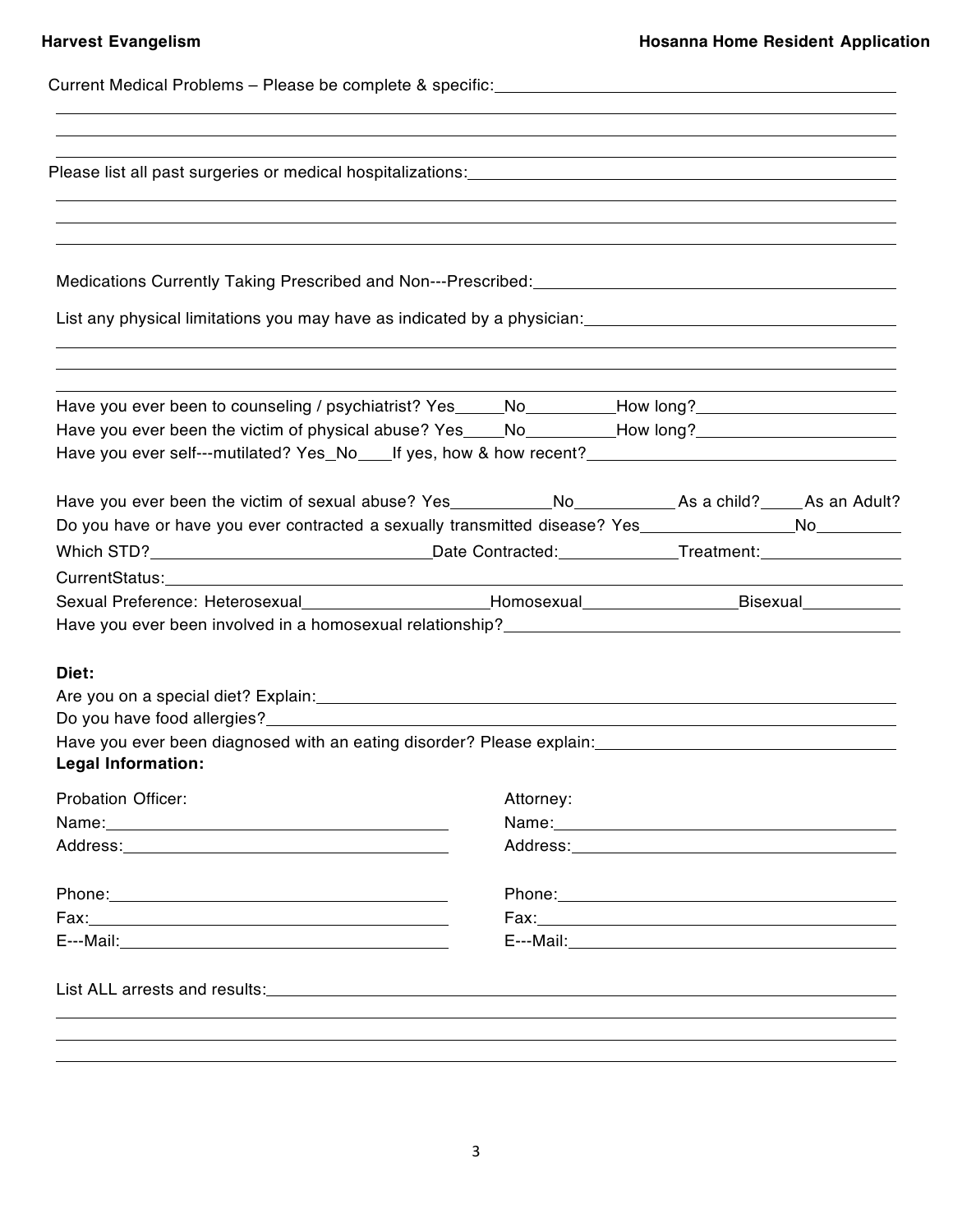List pending court cases, dates and allegations:<br>
<u>List pending court cases</u>, dates and allegations:

List any outstanding warrants for your arrest:<br>
<u>List any outstanding</u> warrants for your arrest:

| <b>Substance Abuse:</b>                                                                                       |                                                                                                                                                                |  |  |
|---------------------------------------------------------------------------------------------------------------|----------------------------------------------------------------------------------------------------------------------------------------------------------------|--|--|
| List All Alcohol & Drugs You Use or Have                                                                      |                                                                                                                                                                |  |  |
| Used:                                                                                                         |                                                                                                                                                                |  |  |
|                                                                                                               | Drug:_______________________________How Often:____________________How Much:________________________Last Used:                                                  |  |  |
|                                                                                                               | Drug: Last Used: How Often: How Commercial How Much: Last Used:                                                                                                |  |  |
|                                                                                                               | Drug: Last Used: Now Often: Now Often: Now Much: Now Much: Now Much: Last Used:                                                                                |  |  |
|                                                                                                               | Drug: Last Used: How Often: Network Nuch: Network: Network Nuch: Network: Network: Network: Network: Network: N                                                |  |  |
|                                                                                                               | Drug: Last Used: How Often: Network Nuch: Network Nuch: Last Used:                                                                                             |  |  |
|                                                                                                               | Drug: Last Used: How Often: New York Nuch: New York: New York Nuch: New York:                                                                                  |  |  |
|                                                                                                               |                                                                                                                                                                |  |  |
|                                                                                                               | How old were you when you first started using drugs?<br>How old were you when you first started using drugs?<br>1990 - 2000 - 2000 - 2000 - 2010 - 2020 - 2020 |  |  |
|                                                                                                               |                                                                                                                                                                |  |  |
|                                                                                                               | Please note His Place is a smoke free facility. Are you willing to quit? Yes_____________________________No                                                    |  |  |
| Have you ever been in an alcohol, drug, or detoxification program before? Yes_________________No_____________ |                                                                                                                                                                |  |  |
|                                                                                                               |                                                                                                                                                                |  |  |
|                                                                                                               | Was it a religious or non---religious program?___________________________________                                                                              |  |  |
|                                                                                                               |                                                                                                                                                                |  |  |
|                                                                                                               | How involved were your family in your recovery process?_________________________                                                                               |  |  |
|                                                                                                               |                                                                                                                                                                |  |  |

### **Spiritual:**

What life controlling problems do you see in your life that you need or want to resolve?<br><u>What life controlling</u> problems do you see in your life that you need or want to resolve?

Do you feel that you have a need for God?<br>
<u>Do you feel that you have a need for God?</u>

Have you ever committed your life to God?<br>
Have you ever committed your life to God?

What is your present relationship with God like?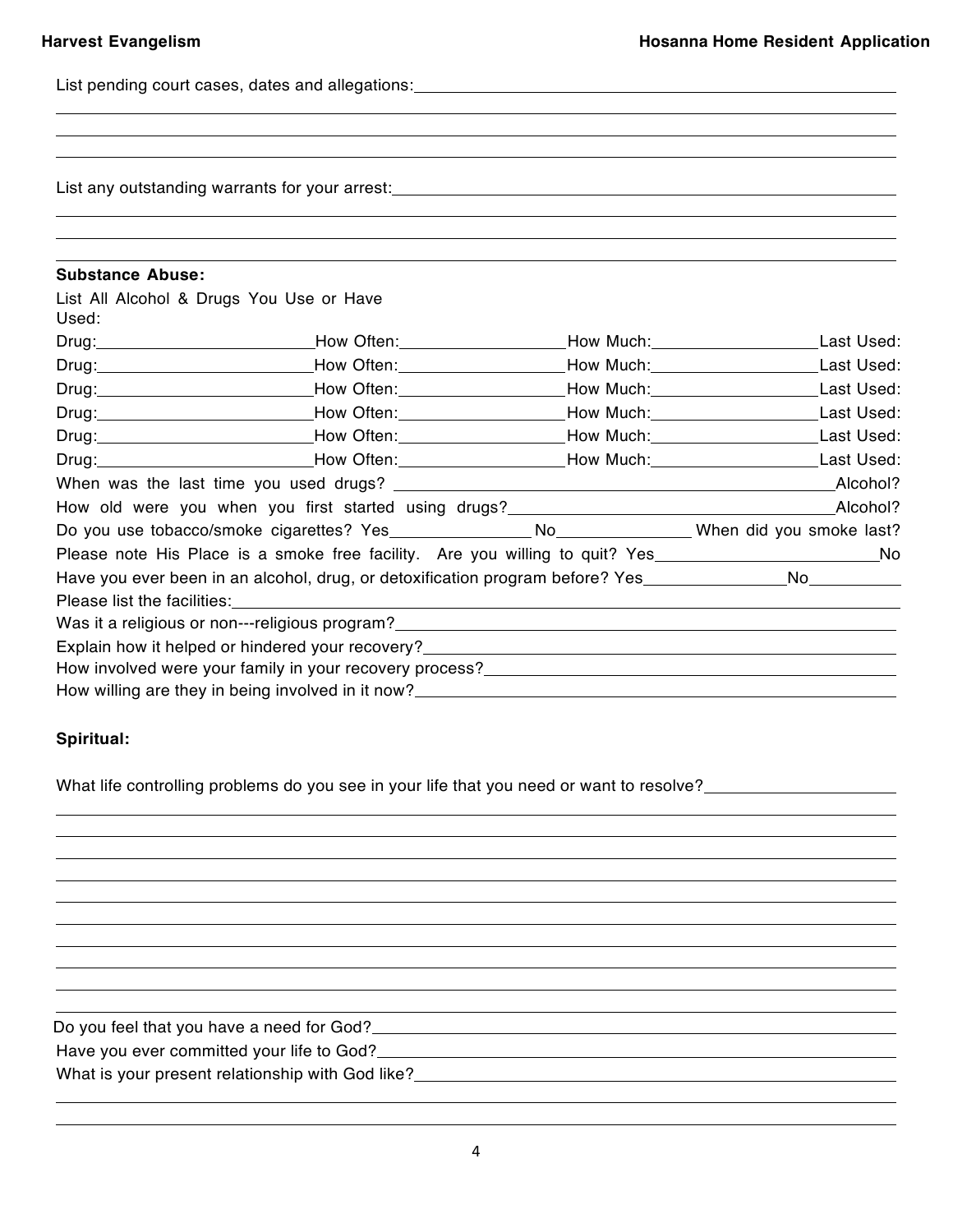|                   | Are you a member of any church or specific religion?<br>Manusian Manusian Manusian Manusian Manusian Manusian Manusian Manusian Manusian Manusian Manusian Manusian M |
|-------------------|-----------------------------------------------------------------------------------------------------------------------------------------------------------------------|
|                   | Type of Religion: <u>Communication</u> Denomination: Communication: Communication:                                                                                    |
|                   |                                                                                                                                                                       |
| <b>Financial:</b> |                                                                                                                                                                       |
|                   |                                                                                                                                                                       |
|                   |                                                                                                                                                                       |
|                   |                                                                                                                                                                       |
|                   |                                                                                                                                                                       |
|                   |                                                                                                                                                                       |
|                   |                                                                                                                                                                       |
|                   |                                                                                                                                                                       |
|                   |                                                                                                                                                                       |
|                   |                                                                                                                                                                       |
|                   |                                                                                                                                                                       |
|                   |                                                                                                                                                                       |
|                   |                                                                                                                                                                       |
|                   |                                                                                                                                                                       |
|                   |                                                                                                                                                                       |
|                   |                                                                                                                                                                       |
|                   |                                                                                                                                                                       |
|                   |                                                                                                                                                                       |
|                   |                                                                                                                                                                       |
|                   |                                                                                                                                                                       |
|                   |                                                                                                                                                                       |
|                   |                                                                                                                                                                       |
|                   |                                                                                                                                                                       |
|                   | Are you ready for your life to be changed?<br><u> Are you ready for your life to be changed?</u>                                                                      |
|                   |                                                                                                                                                                       |
|                   |                                                                                                                                                                       |
|                   |                                                                                                                                                                       |
|                   |                                                                                                                                                                       |
|                   |                                                                                                                                                                       |
|                   |                                                                                                                                                                       |
|                   |                                                                                                                                                                       |
|                   |                                                                                                                                                                       |
|                   |                                                                                                                                                                       |
|                   |                                                                                                                                                                       |
|                   |                                                                                                                                                                       |
|                   |                                                                                                                                                                       |
|                   |                                                                                                                                                                       |
|                   |                                                                                                                                                                       |
|                   |                                                                                                                                                                       |
|                   |                                                                                                                                                                       |